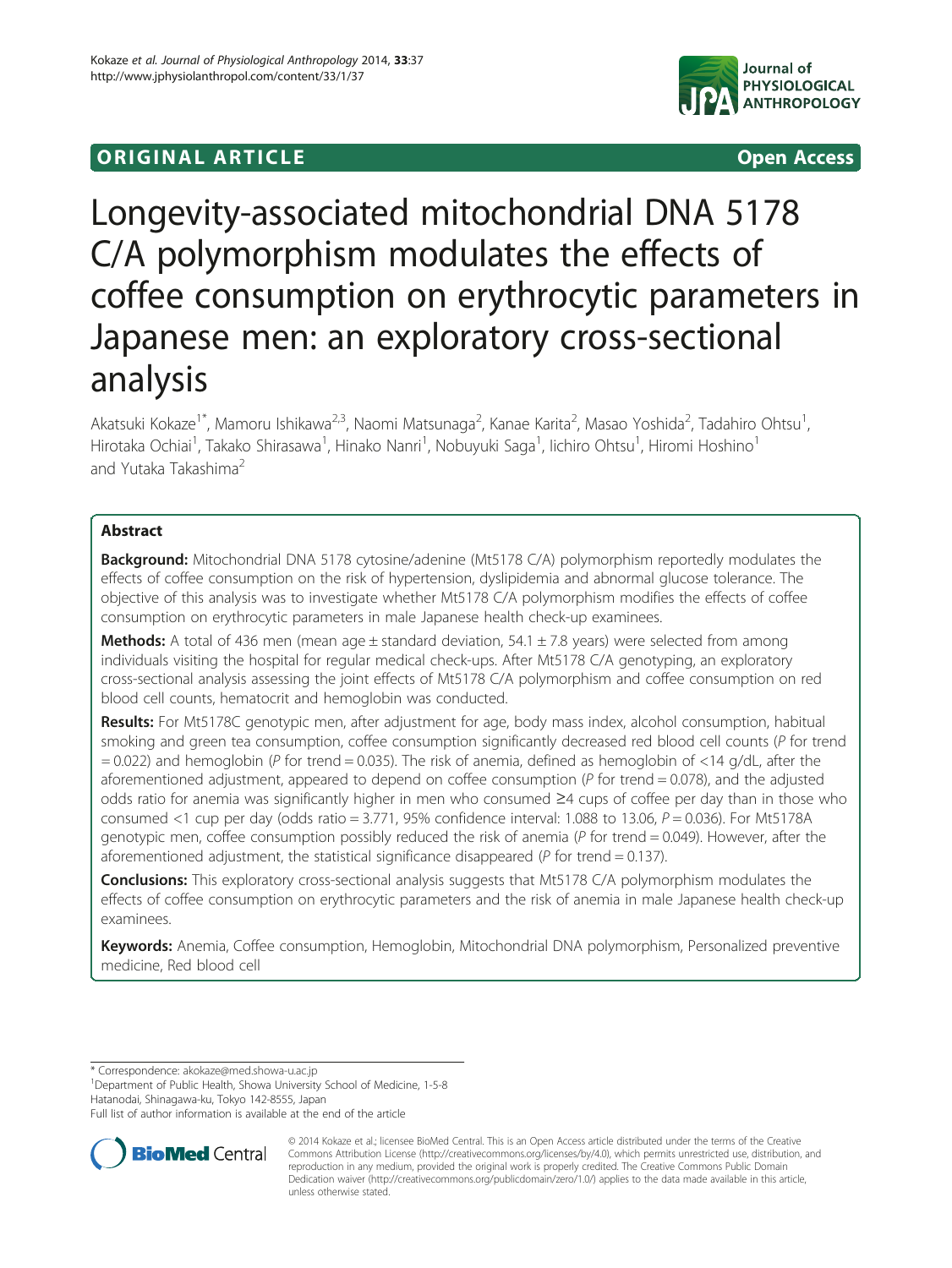## Background

Studying culturally diverse populations increases the potential of revealing gene-environment interactions [\[1](#page-5-0)]. Personalized medicine utilizes gene-environment interactions for the prevention, diagnosis and treatment of diseases [[2\]](#page-5-0). From the viewpoint of prevention, information on gene-environment interactions is necessary to determine the individualized optimum for maximizing the risk reduction and minimizing the risk increase of behavior for lifestyle-related diseases.

Mitochondrial DNA sequences are utilized in studies of the history and evolution of human populations [\[3](#page-5-0)]. In physiological anthropology, Nishimura et al. reported the interaction between mitochondrial DNA haplogroups and seasonal cold acclimatization [\[4\]](#page-5-0). Mitochondrial DNA cytosine/adenine (Mt5178 C/A) polymorphism, also known as NADH dehydrogenase subunit-2 237 leucine/methionine (ND2-237 Leu/Met) polymorphism, is associated with longevity in the Japanese population [[5](#page-5-0)]. The frequency of the Mt5178A genotype is significantly higher in Japanese centenarians than in the general population [[5](#page-5-0)]. Japanese individuals with Mt5178A are more resistant to hypertension [\[6](#page-5-0)], diabetes [[7\]](#page-5-0), myocardial infarction [[8,9](#page-5-0)] and cerebrovascular disorders [\[10\]](#page-5-0) than those with Mt5178C. Moreover, Mt5178 C/A polymorphism interacts with several lifestyle habits, namely habitual smoking [[11](#page-5-0)-[14\]](#page-6-0), alcohol consumption [[6,](#page-5-0)[14,15](#page-6-0)], coffee consumption [\[16-18\]](#page-6-0) and green tea consumption [\[19](#page-6-0)], on the risk of lifestyle-related diseases. Mt5178 C/A polymorphism influences the effects of coffee consumption on the risk of hypertension [[16](#page-6-0)], hyper-low-density lipoprotein (LDL) cholesterolemia [\[17](#page-6-0)] and the clustering of cardiovascular risk factors [\[18](#page-6-0)].

Although coffee intake appears to be a beneficial lifestyle behavior for health [\[20,21\]](#page-6-0), several researchers have reported that coffee consumption is associated with anemia [[22-24](#page-6-0)], and this has been the focus of bioarchaeological studies [\[25,26\]](#page-6-0). Mitochondria play many crucial roles in hematopoietic cell homeostasis [\[27](#page-6-0)]. We have previously reported the joint effects of Mt5178 C/A polymorphism and cigarette smoking on erythrocytic parameters [\[11](#page-5-0)]. However, there have been no studies on the gene-environment interaction between Mt5178 C/A polymorphism and coffee consumption on erythrocytic parameters.

The objective of this study was to investigate whether there is a combined effect of longevity-associated Mt5178 C/A polymorphism and coffee consumption on erythrocytic parameters in male Japanese health check-up examinees.

## Methods

### Participants

Participants were recruited from among individuals visiting the Mito Red Cross Hospital for regular medical check-ups between August 1999 and August 2000. This study was conducted in accordance with the Declaration of Helsinki and was approved by the Ethics Committee of the Kyorin University School of Medicine. Written informed consent was obtained from 602 volunteers before participation. Because the number of women was insufficient for classification into groups based on Mt5178 C/A genotype and coffee consumption, female health check-up examinees were excluded. Male health check-up examinees with unclear data were also excluded. Therefore, the subjects of this analysis comprised 436 Japanese men (mean age  $\pm$  SD, 54.1  $\pm$  7.8 years).

## Clinical characteristics of participants

Hematological parameters, determined using an automated counter (Sysmex SE9000; Sysmex, Kobe, Japan), were obtained from the results of regular medical checkups. Anemia was defined as hemoglobin of <14 g/dL [[28](#page-6-0)]. Body mass index (BMI) was defined as the ratio of the individual's weight (kg) to the square of their height (m). A survey of coffee intake, habitual smoking, alcohol consumption and green tea intake was performed using a questionnaire. As in previous reports [\[17,18](#page-6-0)], coffee consumption was categorized based on the number of cups of coffee per day (<1 cup per day, 1 to 3 cups per day,  $\geq$ 4 cups per day). Habitual smoking was classified as non- or ex-smokers and current smokers. Alcohol consumption was classified based on drinking frequency (daily drinkers; occasional drinkers, which included those who drink several times per week or per month; and non- or exdrinkers). Green tea consumption was classified based on the number of cups of green tea per day (<1 cup per day, 1 to 4 cups per day,  $\geq$ 5 cups per day).

### Genotyping

DNA was extracted from white blood cells using a DNA Extractor WB kit (Wako Pure Chemical Industries, Osaka, Japan). Mt5178 C/A polymorphism was detected by polymerase chain reaction (PCR) and digestion with AluI restriction enzyme. The sequence of primers was: forward 5′-CTTAGCATACTCCTCAATTACCC-3′ and reverse 5′-GTGAATTCTTCGATAATGGCCCA-3′. PCR was performed with 50 ng genomic DNA in a buffer containing 0.2 μmol/L of each primer, 1.25 mmol/L deoxyribonucleotide triphosphates,  $1.5 \text{ mmol/L } \text{MgCl}_2$  and 1 U of Taq DNA polymerase. After initial denaturation at 94°C for 5 min, PCR was conducted for 40 cycles in the following steps: denaturation at 94°C for 30 s, annealing at 60°C for 60 s and polymerase extension at 72°C for 90 s. After cycling, a final extension at 72°C for 10 min was performed. PCR products were digested with AluI restriction enzyme (Nippon Gene, Tokyo, Japan) at 37°C overnight, and were electrophoresed in 1.5% agarose gels stained with ethidium bromide for visualization under ultraviolet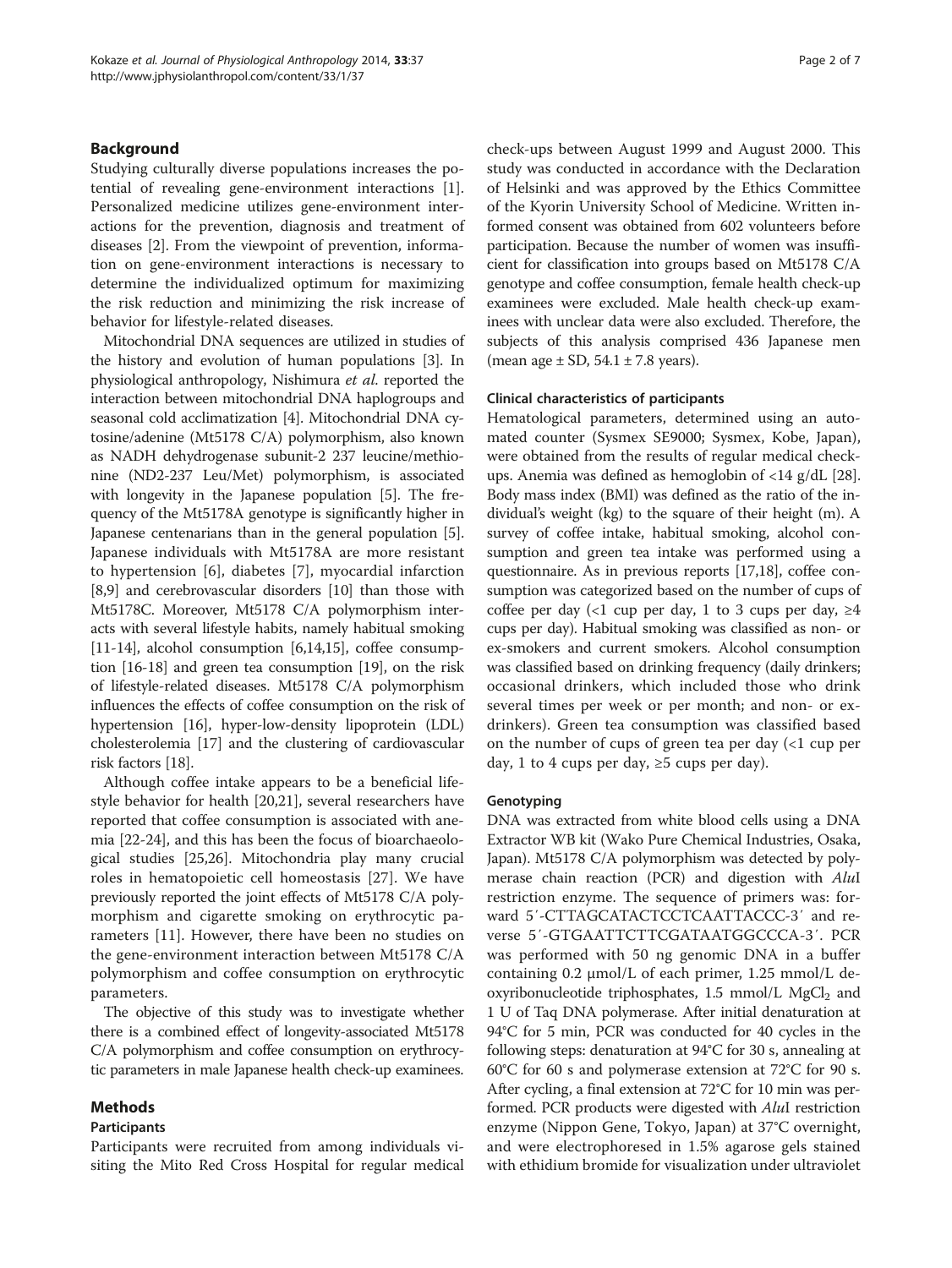light. The absence of an *AluI* site was designated as Mt5178A, and the presence of this restriction site was designated as Mt5178C.

## Statistical analyses

Statistical analyses were performed using SAS statistical software version 9.2 for Windows (SAS Institute, Inc., Cary, NC, USA). Multiple logistic regression analysis was used to calculate odds ratios (ORs) for the risk of anemia (hemoglobin <14 g/dL). For multiple logistic regression analysis and analysis of covariance, habitual smoking (non- or ex-smokers =  $0$ , current smokers =  $1$ ), alcohol consumption (non- or ex-drinkers = 0, occasional drinkers, including those who drink several times per week or per month  $= 1$ , daily drinkers  $= 2$ ) and green tea consumption (<1 cup per day = 1, 1 to 3 cups per day  $= 2$ ,  $\ge 5$  cups per day  $= 3$ ) were numerically coded. Differences with P values of less than 0.05 were considered to be statistically significant.

## Results

In our study population, the frequency of Mt5178C was 41.0% and that of Mt5178A genotype was 39.0% (Table 1). No significant differences in erythrocytic parameters, namely red blood cell (RBC) count, hematocrit, hemoglobin, mean corpuscular volume, mean corpuscular hemoglobin or mean corpuscular hemoglobin concentration, were observed between the Mt5178C and Mt5178A genotypes. However, white blood cell count was significantly higher in Mt5178A genotypic men than in Mt5178C genotypic men  $(P = 0.026)$ .

Bonferroni correction for multiple comparisons revealed no statistically significant differences in erythrocytic parameters among the three coffee consumption groups (<1 cup per day, 1 to 3 cups per day and ≥4 cups per day) by Mt5178 C/A genotype (Table [2](#page-3-0)). However, after adjusting for age, BMI, alcohol consumption, habitual smoking and green tea consumption, a significant negative association between coffee consumption and RBC count was seen in participants with Mt5178C ( $P$  for trend = 0.022). After the aforementioned adjustment, RBC count was significantly lower in those who consumed ≥4 cups of coffee per day than in those who consumed <1 cup of coffee per day  $(P = 0.031)$ . The aforementioned adjustment also revealed a significant negative association between coffee consumption and hemoglobin in participants with Mt5178C (P for trend = 0.035). A negative trend between coffee consumption and hematocrit was also observed in participants with Mt5178C, although this did not reach significance ( $P$  for trend = 0.059). No significant relationships between coffee consumption and erythrocytic parameters were observed in participants with Mt5178A.

No significant relationships between coffee consumption and risk of anemia were observed in Mt5178C genotypic men (Table [3](#page-3-0)). Although not significant, after adjustment for age, BMI, alcohol consumption, habitual smoking and green tea consumption, the risk of anemia may be related to coffee consumption ( $P$  for trend = 0.078). The adjusted OR for anemia was significantly higher in participants with Mt5178C who consumed  $\geq 4$ cups of coffee per day than in those who consumed <1

## Table 1 Hematological parameters of study participants by Mt5178 C/A genotype

|                                                                                                    | Mt5178C         | Mt5178A         | P value |
|----------------------------------------------------------------------------------------------------|-----------------|-----------------|---------|
|                                                                                                    | $N = 266$       | $N = 170$       |         |
| Age $(y)^a$                                                                                        | $54.5 \pm 7.7$  | $53.6 \pm 7.8$  | 0.243   |
| Body mass index (kg/m <sup>2</sup> ) <sup>a</sup>                                                  | $23.2 \pm 2.8$  | $23.5 \pm 2.6$  | 0.163   |
| Red blood cell count $(10^4/\mu L)^a$                                                              | $480 \pm 37$    | $487 \pm 41$    | 0.066   |
| Hematocrit (%) <sup>a</sup>                                                                        | $43.8 \pm 3.0$  | $44.3 \pm 2.8$  | 0.092   |
| Hemoglobin (g/dL) <sup>a</sup>                                                                     | $15.0 \pm 1.2$  | $15.1 \pm 1.0$  | 0.199   |
| Mean corpuscular volume (fl) <sup>a</sup>                                                          | $91.4 \pm 4.3$  | $91.2 \pm 4.6$  | 0.644   |
| Mean corpuscular hemoglobin (pg) <sup>a</sup>                                                      | $31.2 \pm 1.7$  | $31.1 \pm 1.7$  | 0.487   |
| Mean corpuscular hemoglobin concentration (g/dL) <sup>a</sup>                                      | $34.2 \pm 0.8$  | $34.1 \pm 0.8$  | 0.529   |
| White blood cell count $(10^2/\mu L)^b$                                                            | $56.8 \pm 14.6$ | $60.5 \pm 18.3$ | 0.026   |
| Platelet count $(10^4/\mu L)^a$                                                                    | $22.1 \pm 4.8$  | $22.6 \pm 5.3$  | 0.322   |
| Coffee consumption (<1 cup per day/1 to 3 cups per day/24 cups per day) $(\%)^c$                   | 44.8/46.2/9.0   | 36.5/51.2/12.3  | 0.188   |
| Current smokers (%) <sup>c</sup>                                                                   | 42.1            | 41.8            | 0.944   |
| Alcohol consumption (non- or ex-/occasionally/daily) $(\%)^c$                                      | 18.4/35.0/46.6  | 12.9/40.0/47.1  | 0.269   |
| Green tea consumption (<1 cup per day/1 to 4 cups per day/ $\geq$ 5 cups per day) (%) <sup>c</sup> | 22.6/41.3/36.1  | 20.0/45.3/34.7  | 0.689   |

Age, body mass index, red blood cell counts, hematocrit, hemoglobin, mean corpuscular volume, mean corpuscular hemoglobin, mean corpuscular hemoglobin concentration, white blood cell counts, and platelet counts are given as means ± SD. All P values depict significance of differences between Mt5178C and Mt5178A. <sup>a</sup>Student's t-test, <sup>b</sup>Welch's t-test, <sup>c</sup>chi-squared test.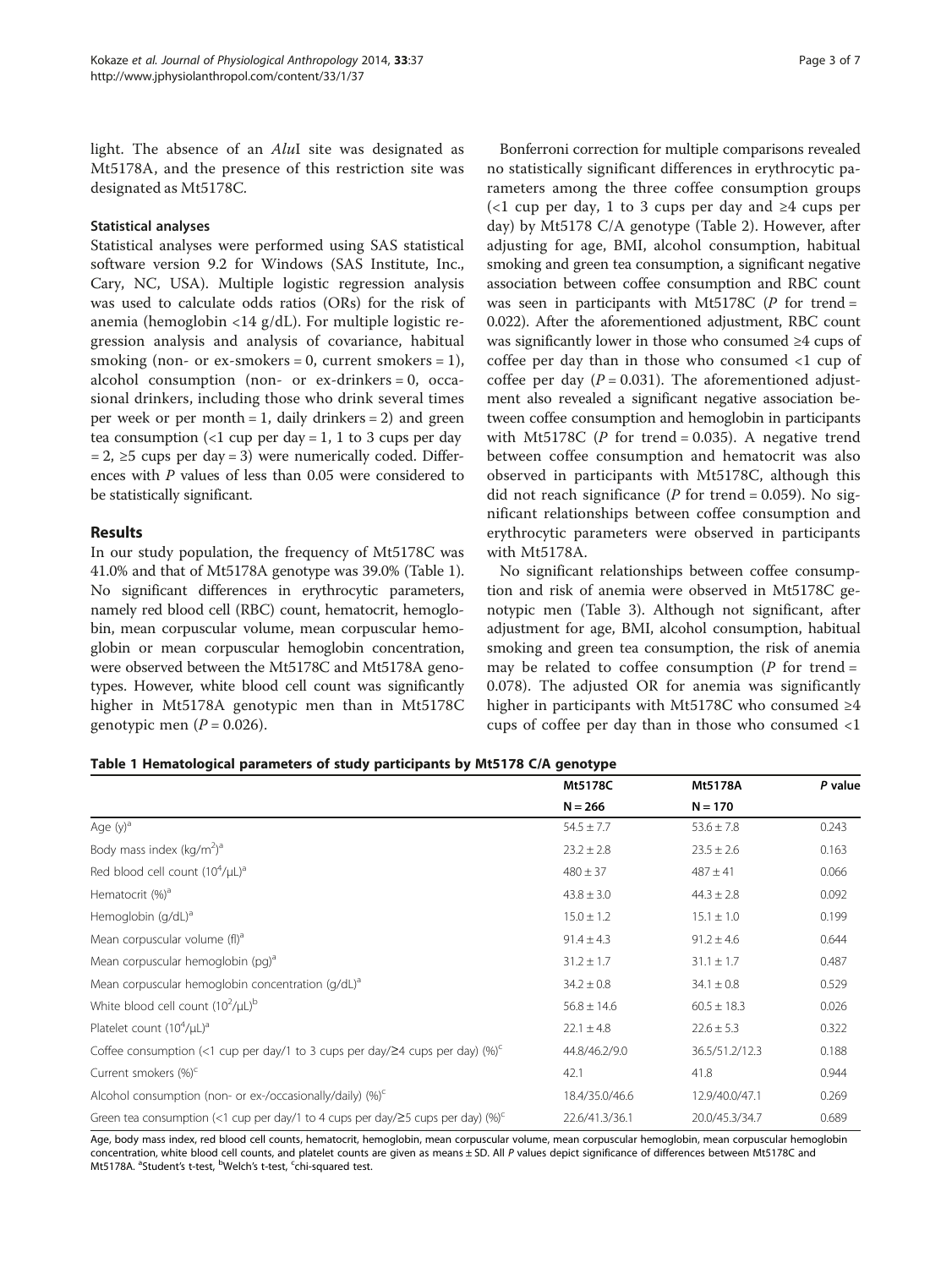|                                           | Coffee consumption |                     |                       | P for trend |  |
|-------------------------------------------|--------------------|---------------------|-----------------------|-------------|--|
|                                           | <1 cup per day     | 1 to 3 cups per day | $\geq$ 4 cups per day |             |  |
| Mt5178C                                   | $N = 119$          | $N = 123$           | $N = 24$              |             |  |
| Red blood cell count $(10^4/\mu L)$       | $480 \pm 3$        | $481 \pm 3$         | $468 \pm 8$           | 0.349       |  |
| Red blood cell count $(10^4/\mu L)^a$     | $484 \pm 3$        | $480 \pm 3$         | $463 \pm 7*$          | 0.022       |  |
| Hematocrit (%)                            | $43.9 \pm 0.3$     | $43.8 \pm 0.3$      | $43.1 \pm 0.6$        | 0.426       |  |
| Hematocrit (%) <sup>a</sup>               | $43.9 \pm 0.3$     | $43.5 \pm 0.3$      | $42.6 \pm 0.6$        | 0.059       |  |
| Hemoglobin (g/dL)                         | $15.0 \pm 0.1$     | $14.9 \pm 0.1$      | $14.8 \pm 0.2$        | 0.329       |  |
| Hemoglobin (g/dL) <sup>a</sup>            | $15.0 \pm 0.1$     | $14.8 \pm 0.1$      | $14.6 \pm 0.2$        | 0.035       |  |
| Mean corpuscular volume (fl)              | $91.4 \pm 0.4$     | $91.2 \pm 0.4$      | $92.2 \pm 0.9$        | 0.681       |  |
| Mean corpuscular volume (fl) <sup>a</sup> | $90.8 \pm 0.4$     | $90.9 \pm 0.4$      | $92.1 \pm 0.8$        | 0.275       |  |
| Mt5178A                                   | $N = 62$           | $N = 87$            | $N = 21$              |             |  |
| Red blood cell count $(10^4/\mu L)$       | $490 \pm 5$        | $485 \pm 4$         | $487 + 9$             | 0.615       |  |
| Red blood cell count $(10^4/\mu L)^a$     | $491 \pm 5$        | $483 \pm 5$         | $487 + 9$             | 0.485       |  |
| Hematocrit (%)                            | $44.2 \pm 0.4$     | $44.2 \pm 0.3$      | $44.6 \pm 0.6$        | 0.668       |  |
| Hematocrit (%) <sup>a</sup>               | $44.4 \pm 0.4$     | $44.1 \pm 0.3$      | $44.4 \pm 0.6$        | 0.889       |  |
| Hemoglobin (g/dL)                         | $15.1 \pm 0.1$     | $15.1 \pm 0.1$      | $15.2 \pm 0.2$        | 0.758       |  |
| Hemoglobin (g/dL) <sup>a</sup>            | $15.2 \pm 0.1$     | $15.0 \pm 0.1$      | $15.1 \pm 0.2$        | 0.711       |  |
| Mean corpuscular volume (fl)              | $90.6 \pm 0.6$     | $91.5 \pm 0.5$      | $91.7 \pm 1.0$        | 0.247       |  |
| Mean corpuscular volume (fl) <sup>a</sup> | $90.8 \pm 0.6$     | $91.5 \pm 0.5$      | $91.4 \pm 0.9$        | 0.451       |  |

<span id="page-3-0"></span>Table 2 Erythrocytic parameters by coffee consumption status and Mt5178 C/A genotype

a<br>Mean±standard error adjusted for age, body mass index, alcohol consumption, habitual smoking and green tea consumption. Bonferroni correction for multiple comparison was applied.  $*P < 0.05$  versus <1 cup of coffee per day.

cup per day (adjusted OR = 3.771, 95% confidence interval: 1.088 to 13.06,  $P = 0.036$ ). In Mt5178A genotypic men, a significant negative association between coffee consumption and the risk of anemia was observed (P for trend = 0.049). However, after the aforementioned adjustment, statistical significance disappeared (P for trend = 0.137).

## **Discussion**

In the present study, the combined effects of Mt5178 C/A polymorphism and coffee consumption on erythrocytic parameters or the risk of anemia was observed in male Japanese health check-up examinees. An inverse association between coffee consumption and erythrocytic parameters, namely RBC count and hemoglobin, was

|                    | Table 3 Odds ratios and 95% confidence intervals for anemia (hemoglobin <14 g/dL) by Mt5178 C/A genotype and                                                                                                                                                                                                                                                                                                                                                                               |                                                             |  |
|--------------------|--------------------------------------------------------------------------------------------------------------------------------------------------------------------------------------------------------------------------------------------------------------------------------------------------------------------------------------------------------------------------------------------------------------------------------------------------------------------------------------------|-------------------------------------------------------------|--|
| coffee consumption |                                                                                                                                                                                                                                                                                                                                                                                                                                                                                            |                                                             |  |
| .                  | $\blacksquare$ $\blacksquare$ $\blacksquare$ $\blacksquare$ $\blacksquare$ $\blacksquare$ $\blacksquare$ $\blacksquare$ $\blacksquare$ $\blacksquare$ $\blacksquare$ $\blacksquare$ $\blacksquare$ $\blacksquare$ $\blacksquare$ $\blacksquare$ $\blacksquare$ $\blacksquare$ $\blacksquare$ $\blacksquare$ $\blacksquare$ $\blacksquare$ $\blacksquare$ $\blacksquare$ $\blacksquare$ $\blacksquare$ $\blacksquare$ $\blacksquare$ $\blacksquare$ $\blacksquare$ $\blacksquare$ $\blacks$ | $\bigcap_{i=1}^{n}$ $\bigcup_{i=1}^{n}$ $\bigcap_{i=1}^{n}$ |  |

| Genotype and<br>coffee consumption | Frequency (%)                                          |                                    | Odds ratio (95%        | Adjusted odds ratio <sup>a</sup> |  |
|------------------------------------|--------------------------------------------------------|------------------------------------|------------------------|----------------------------------|--|
|                                    | Normal hemoglobin level<br>(hemoglobin $\geq$ 14 g/dL) | Anemia<br>(hemoglobin $<$ 14 g/dL) | confidence interval)   | (95% confidence interval)        |  |
| Mt5178C                            |                                                        |                                    |                        |                                  |  |
| <1 cup per day                     | 99 (83.2)                                              | 20(16.8)                           | 1 (reference)          | 1 (reference)                    |  |
| 1 to 3 cups per day                | 104 (84.6)                                             | 19 (15.4)                          | 0.904 (0.456 to 1.795) | 1.140 (0.527 to 2.467)           |  |
| $\geq$ 4 cups per day              | 17 (70.8)                                              | 7(29.2)                            | 2.038 (0.748 to 5.556) | 3.771 (1.088 to 13.06)*          |  |
|                                    |                                                        |                                    | P for trend = $0.386$  | P for trend = $0.078$            |  |
| Mt5178A                            |                                                        |                                    |                        |                                  |  |
| <1 cup per day                     | 51 (82.3)                                              | 11(17.7)                           | 1 (reference)          | 1 (reference)                    |  |
| 1 to 3 cups per day                | 80 (92.0)                                              | 7(8.0)                             | 0.406 (0.148 to 1.115) | 0.383 (0.118 to 1.249)           |  |
| $\geq$ 4 cups per day              | 20 (95.2)                                              | 1(4.8)                             | 0.232 (0.028 to 1.915) | 0.301 (0.029 to 3.094)           |  |
|                                    |                                                        |                                    | P for trend = $0.049$  | P for trend = $0.137$            |  |

<sup>a</sup>Odds ratio adjusted for age, body mass index, habitual alcohol consumption, habitual smoking and green tea consumption. \*P <0.05.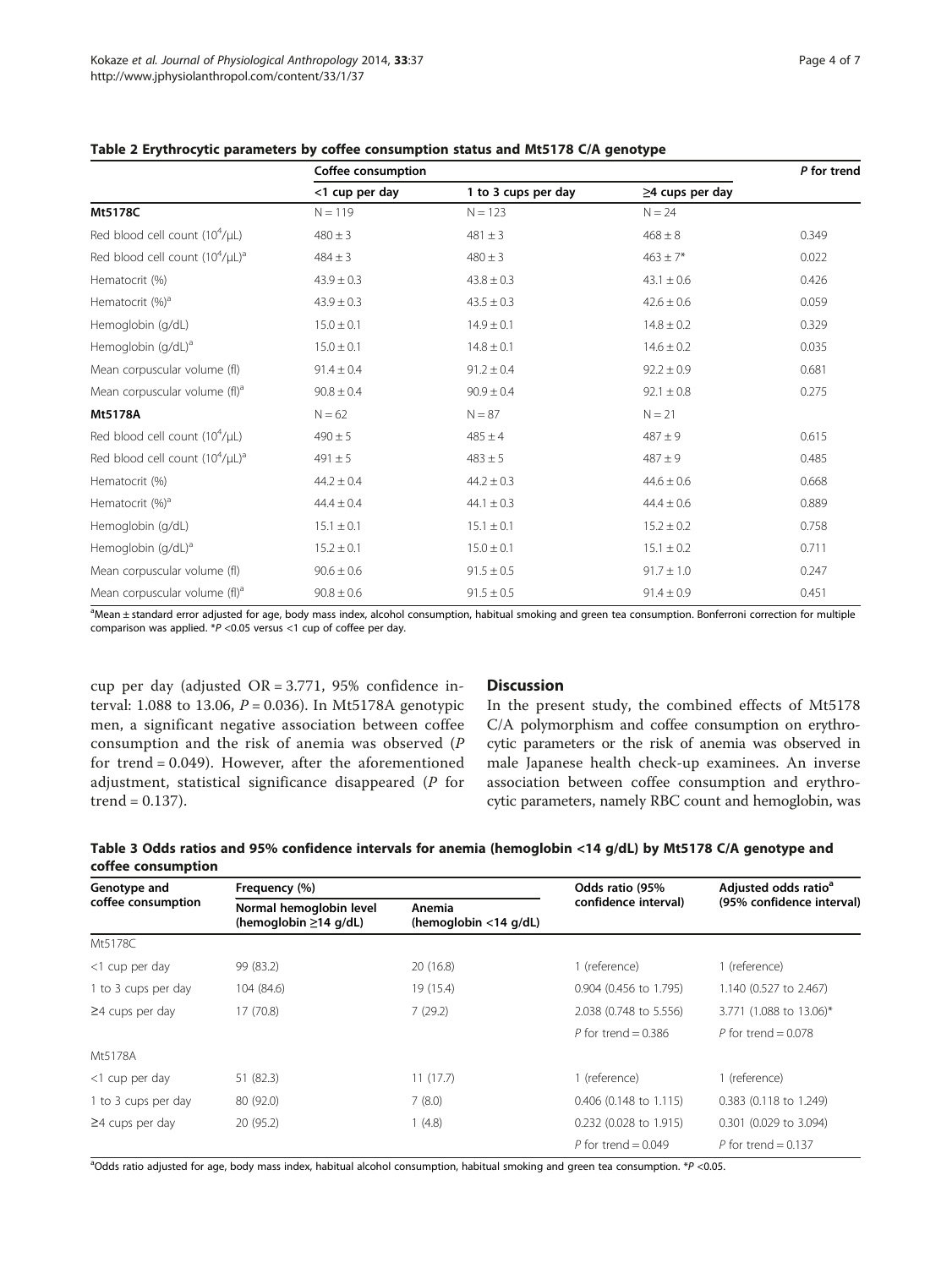observed in participants with Mt5178C. The risk of anemia was significantly higher in those who consumed ≥4 cups of coffee per day than in those who consumed <1 cup per day. In participants with Mt5178A, coffee consumption did not appear to influence erythrocytic parameters, but may reduce the risk of anemia.

Although Mt5178C genotype is reported to be overwhelmingly predominant worldwide [\[29\]](#page-6-0), genetic epidemiological research has reported that the frequency of Mt5178A is 42.1% in the community-dwelling Japanese population [[30](#page-6-0)]. A chi-squared test did not reveal a significant difference between the frequency of Mt5178A in this study and in community-based molecular epidemio-logical surveys [\[30](#page-6-0)], thus suggesting that there is no genetic bias in the participants in this study.

Maternal coffee intake is reportedly a risk factor of both maternal [[22,23\]](#page-6-0) and infant [\[22\]](#page-6-0) iron deficiency anemia. Coffee consumption is also reported to be one of the risk factors for iron deficiency anemia in preschool children [[24](#page-6-0)]. Fe<sup>55</sup> and Fe<sup>59</sup> isotope studies have demonstrated the inhibitory effects of coffee on non-heme iron absorption in human subjects [[31](#page-6-0)]. However, no significant effects of discontinuing coffee consumption on changes in hemoglobin, hematocrit or plasma iron in either non-anemic or anemic children were observed in a randomized intervention study [[32](#page-6-0)]. Moreover, an inverse relationship between coffee consumption and risk of anemia was observed in a large-scale cross-sectional study [[33](#page-6-0)]. Considering these results, the addition of genetic information may contribute to future clinical or epidemiological studies with regard to the effects of coffee consumption on the risk of anemia or iron absorption.

Previous cross-sectional studies reported the joint effects of Mt5178 C/A polymorphism and coffee consumption on the risk of hypertension [[16\]](#page-6-0), risk of hyper-LDL cholesterolemia [[17](#page-6-0)] and clustering of cardiovascular risk factors [[18](#page-6-0)]. Amongst men with Mt5178C genotype, the risk of hypertension was significantly lower in those who consumed  $\geq 2$  cups of coffee per day than in those who consumed  $\leq 1$  cup of coffee per day [\[16](#page-6-0)]. The risk of the clustering of cardiovascular risk factors was significantly lower in those who consumed ≥1 cup of coffee per day than in those who consumed <1 cup of coffee per day [[18](#page-6-0)]. Amongst Mt5178A genotypic men, the risk of hyper-LDL cholesterolemia was significantly higher in those who consumed  $\geq 1$  cup of coffee per day than in those who consumed <1 cup of coffee per day [\[17](#page-6-0)]. Taken together, the present results do not suggest that coffee intake is more beneficial for health in men with Mt5178C than in those with Mt5178A.

Because the success of candidate gene analysis depends on the choice of genes studied, the candidate gene approach alone is generally thought to be insufficient in the study of disease susceptibility or physiological function

[[34](#page-6-0)]. Moreover, our research focused on only one mitochondrial DNA polymorphism. Therefore, the biological mechanisms of the combined effects of Mt5178 C/A polymorphism and coffee consumption on erythrocytic parameters remain unknown. However, they probably depend on the biochemical differences in response to some compounds in coffee between ND2-237Leu and ND2-237Met. NADH dehydrogenase is recognized as the major physiological and pathological site of reactive oxygen species (ROS) generation in mitochondria, and itself as a target of assault by ROS [[35\]](#page-6-0). Extrapolation from animal models [[36,37\]](#page-6-0) to humans would suggest that ND2-237Met suppresses ROS production and/or protects NADH dehydrogenase itself from ROS. Coffee intake exerts antioxidant potentials in human subjects [[38](#page-6-0)]. Our previous studies showed that coffee consumption exerts antioxidant behaviors in men with ND2- 237Leu rather than in those with ND2-237Met [\[16](#page-6-0)-[18](#page-6-0)]. However, it remains uncertain why coffee consumption does not exert antioxidant effects on hematopoiesis in ND2-237Leu genotypic men. Other biochemical effects may play a crucial role in the joint effects of ND2- 237Leu/Met polymorphism and coffee consumption on erythrocytic parameters. In any case, elucidating the mechanisms of the joint effects of ND2-237 Leu/Met polymorphism and coffee consumption on erythroid lineage remains a matter for further pathophysiological investigation.

Although the World Health Organization defines the lower limit for normal hemoglobin levels to be 13 g/dL in men [[28\]](#page-6-0), many epidemiological studies have adopted hemoglobin levels of 14 g/dL as the lower limit in men [\[28](#page-6-0)]. Therefore, anemia was defined as hemoglobin of <14 g/dL in this study. There are many different types of anemia, for example, aplastic anemia, hemolysis, hemorrhage, iron deficiency anemia, sideroblastic anemia and megaloblastic anemia [[28](#page-6-0)]. However, this crosssectional study did not classify the anemia. Diagnostic approaches to anemia will therefore be required to investigate the joint effects of Mt5178 C/A polymorphism and coffee consumption on the risk of anemia.

As noted above, this study investigated only one mitochondrial DNA polymorphism. Large deletions in mitochondrial DNA are reportedly a hallmark of Pearson's syndrome, a rare congenital disorder with sideroblastic anemia [\[27](#page-6-0)]. Cui et al. reported that mitochondrial DNA mutations were associated with aplastic anemia [\[39](#page-6-0)]. They found that mutation rates were particularly high in the ND2 coding region in the mitochondrial DNA genomes of patients with aplastic anemia. Mitochondrial genome mutations occasionally result in mitochondrial dysfunctions. Therefore, information on other polymorphisms, mutations or deletions in mitochondrial DNA will be necessary. Moreover, information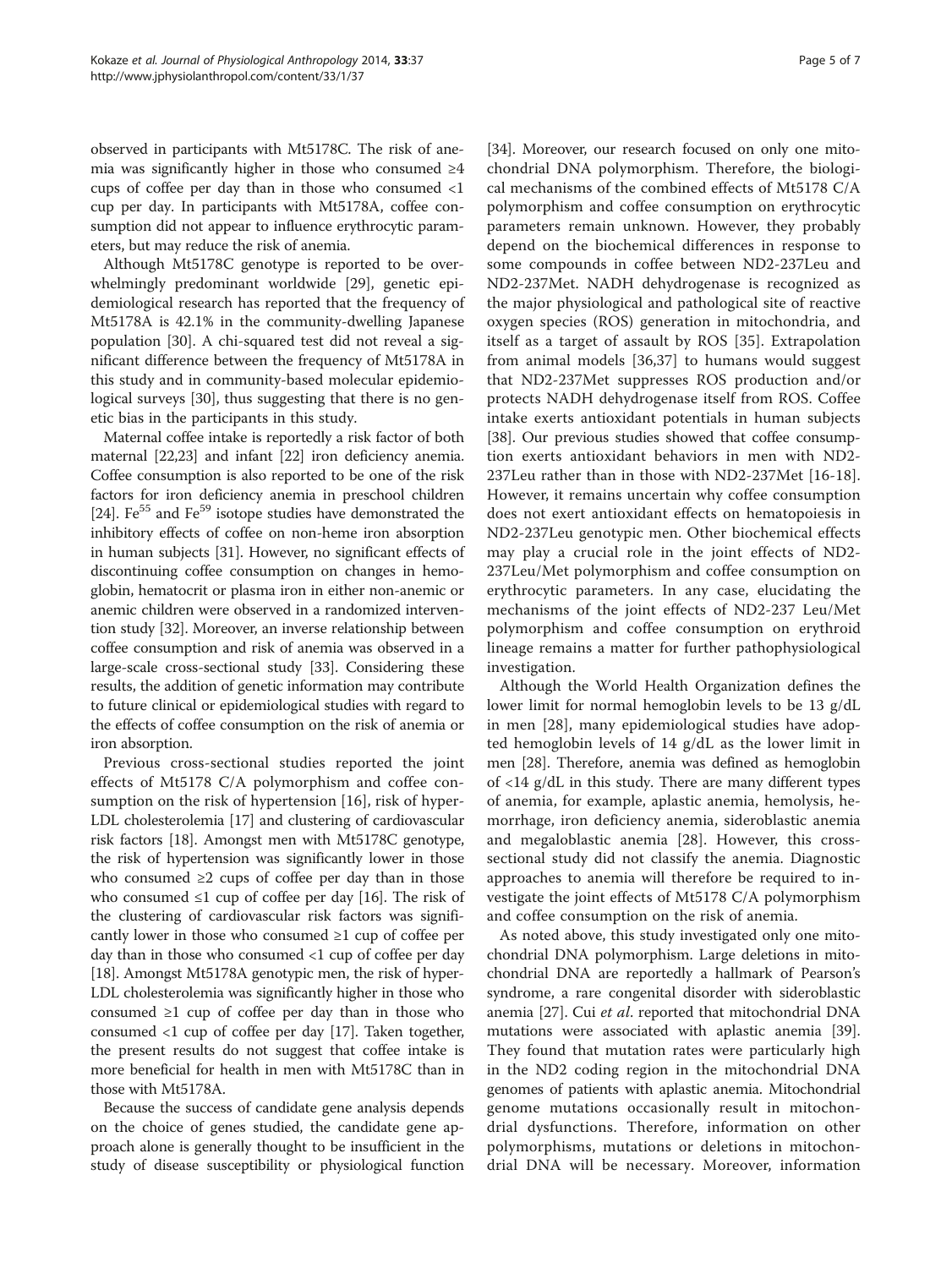<span id="page-5-0"></span>on causative chromosomal mutations for anemia [[28](#page-6-0)] is also required.

In addition to the lack of anemia classification and information on other mitochondrial DNA genotypes or chromosomal mutations, there are several crucial limitations in this study. First, the study sample was very small. The exploratory nature of study did not allow estimation of sample size in advance. However, post-hoc power analyses for multiple logistic regression analysis, utilizing G\*Power 3 [[40\]](#page-6-0), indicated that this study was not underpowered. Second, participants comprised only men. Third, we analyzed only a single population; to avoid errors in molecular epidemiological studies, it is necessary to analyze two or more independent data sets. Fourth, this study was a cross-sectional study, and although the study design is able to suggest causal links, it cannot establish valid causality. To overcome these limitations, a prospective cohort study in a larger study sample, including multiple populations, is necessary. Fifth, the evaluation of habitual coffee consumption was based on the number of cups consumed per day. Whether there is any interaction between Mt5178 C/A polymorphism and volume of chlorogenic acids, caffeine or other compounds in coffee on erythrocytic parameters or the risk of anemia warrants further investigation.

## Conclusions

This exploratory cross-sectional study suggests that Mt5178 C/A polymorphism influences the effects of coffee consumption on erythrocytic parameters in male Japanese health check-up examinees. To the best of our knowledge, this is a novel gene-environment interaction on RBC count, hemoglobin and risk of anemia. Although coffee intake is recommended for Mt5178C genotypic men to reduce the risk of atherosclerotic diseases [[16,18](#page-6-0)], abstaining from coffee intake may be recommended to reduce the risk of anemia. For Mt5178A genotypic men, coffee consumption may prevent anemia. This gene-environment interaction may contribute to both individualized prevention for anemia and cardiovascular diseases, and elucidation of the pathophysiological relationship among mitochondria, coffee consumption and hematopoiesis. Moreover, the study of gene-environment interactions across heterogeneous groups with various lifestyles [1] may provide anthropological insights.

### Abbreviations

BMI: body mass index; Mt5178 C/A: mitochondrial DNA 5178 cytosine/ adenosine; LDL: low-density lipoprotein; ND2-237 Leu/Met: NADH dehydrogenase subunit-2 237 leucine/methionine; OR: odds ratio; PCR: polymerase chain reaction; RBC: red blood cell; ROS: reactive oxygen species.

### Competing interests

The authors declare that they have no competing interests.

#### Authors' contributions

AK designed the study, performed the epidemiological survey, carried out genotyping, analyzed the data, and drafted the manuscript; MI collected the samples; MY and KK performed the epidemiological survey; NM assisted with genotyping; TO, HO, TS, HN, NS, IO and HH assisted with data analysis and helped with interpreting the results; YT designed the study and performed the epidemiological survey. All authors have read and approved the final manuscript.

#### Acknowledgements

This study was supported in part by Grants-in-Aid from the Ministry of Education, Culture, Sports, Science and Technology of Japan (No. 14570355, No. 18590572, No. 23500859 and No. 26350908) and the Chiyoda Mutual Life Foundation.

#### Author details

<sup>1</sup>Department of Public Health, Showa University School of Medicine, 1-5-8 Hatanodai, Shinagawa-ku, Tokyo 142-8555, Japan. <sup>2</sup>Department of Public Health, Kyorin University School of Medicine, 6-20-2 Shinkawa, Mitaka-shi, Tokyo 181-8611, Japan. <sup>3</sup>Mito Red Cross Hospital, 3-12-48 Sannomaru, Mito-shi, Ibaraki 310-0011, Japan.

#### Received: 18 June 2014 Accepted: 27 November 2014 Published: 20 December 2014

#### References

- 1. Anand SS: The value of studying gene-environment interactions in culturally diverse populations. Can J Physiol Pharmacol 2005, 83:42–46.
- 2. Offit K: Personalized medicine: new genomics, old lessons. Hum Genet 2011, 130:3–14.
- 3. Pakendorf B, Stoneking M: Mitochondrial DNA and human evolution. Annu Rev Genomics Hum Genet 2005, 6:165–183.
- 4. Nishimura T, Motoi M, Niri Y, Hoshi Y, Kondo R, Watanuki S: Relationship between seasonal cold acclimatization and mtDNA haplogroup in Japanese. J Physiol Anthropol 2012, 31:22.
- 5. Tanaka M, Gong JS, Zhang J, Yoneda M, Yagi K: Mitochondrial genotype associated with longevity. Lancet 1998, 351:185–186.
- 6. Kokaze A, Ishikawa M, Matsunaga N, Yoshida M, Satoh M, Teruya K, Masuda Y, Honmyo R, Uchida Y, Takashima Y: NADH dehydrogenase subunit-2 237 Leu/Met polymorphism modifies the effects of alcohol consumption on risk for hypertension in middle-aged Japanese men. Hypertens Res 2007, 30:213–218.
- 7. Wang D, Taniyama M, Suzuki Y, Katagiri T, Ban Y: Association of the mitochondrial DNA 5178 A/C polymorphism with maternal inheritance and onset of type 2 diabetes in Japanese patients. Exp Clin Endocrinol Diabetes 2001, 109:361–364.
- Mukae S, Aoki S, Itoh S, Sato R, Nishio K, Iwata T, Katagiri T: Mitochondrial 5178A/C genotype is associated with acute myocardial infarction. Circ J 2003, 67:16–20.
- 9. Takagi K, Yamada Y, Gong JS, Sone T, Yokota M, Tanaka M: Association of a  $5178C \rightarrow A$  (Leu237Met) polymorphism in the mitochondrial DNA with a low prevalence of myocardial infarction in Japanese individuals. Atherosclerosis 2004, 175:281–286.
- 10. Ohkubo R, Nakagawa M, Ikeda K, Kodama T, Arimura K, Akiba S, Saito M, Ookatsu Y, Atsuchi Y, Yamano Y, Osame M: Cerebrovascular disorders and genetic polymorphisms: mitochondrial DNA5178C is predominant in cerebrovascular disorders. J Neurol Sci 2002, 198:31–35.
- 11. Kokaze A, Ishikawa M, Matsunaga N, Yoshida M, Makita R, Satoh M, Teruya K, Sekiguchi K, Masuda Y, Harada M, Uchida Y, Takashima Y: Interaction between longevity-associated mitochondrial DNA 5178 C/A polymorphism and cigarette smoking on hematological parameters in Japanese men. Arch Gerontol Geriatr 2005, 40:113–122.
- 12. Kokaze A, Ishikawa M, Matsunaga N, Yoshida M, Satoh M, Teruya K, Honmyo R, Shirasawa T, Hoshino H, Takashima Y: Longevity-associated mitochondrial DNA 5178 C/A polymorphism and its interaction with cigarette consumption are associated with pulmonary function in middle-aged Japanese men. J Hum Genet 2007, 52:680–685.
- 13. Kokaze A, Ishikawa M, Matsunaga N, Karita K, Yoshida M, Shimada N, Ohtsu T, Shirasawa T, Ochiai H, Satoh M, Hashimoto M, Hoshino H, Takashima Y: Mitochondrial DNA 5178 C/A polymorphism influences the effects of